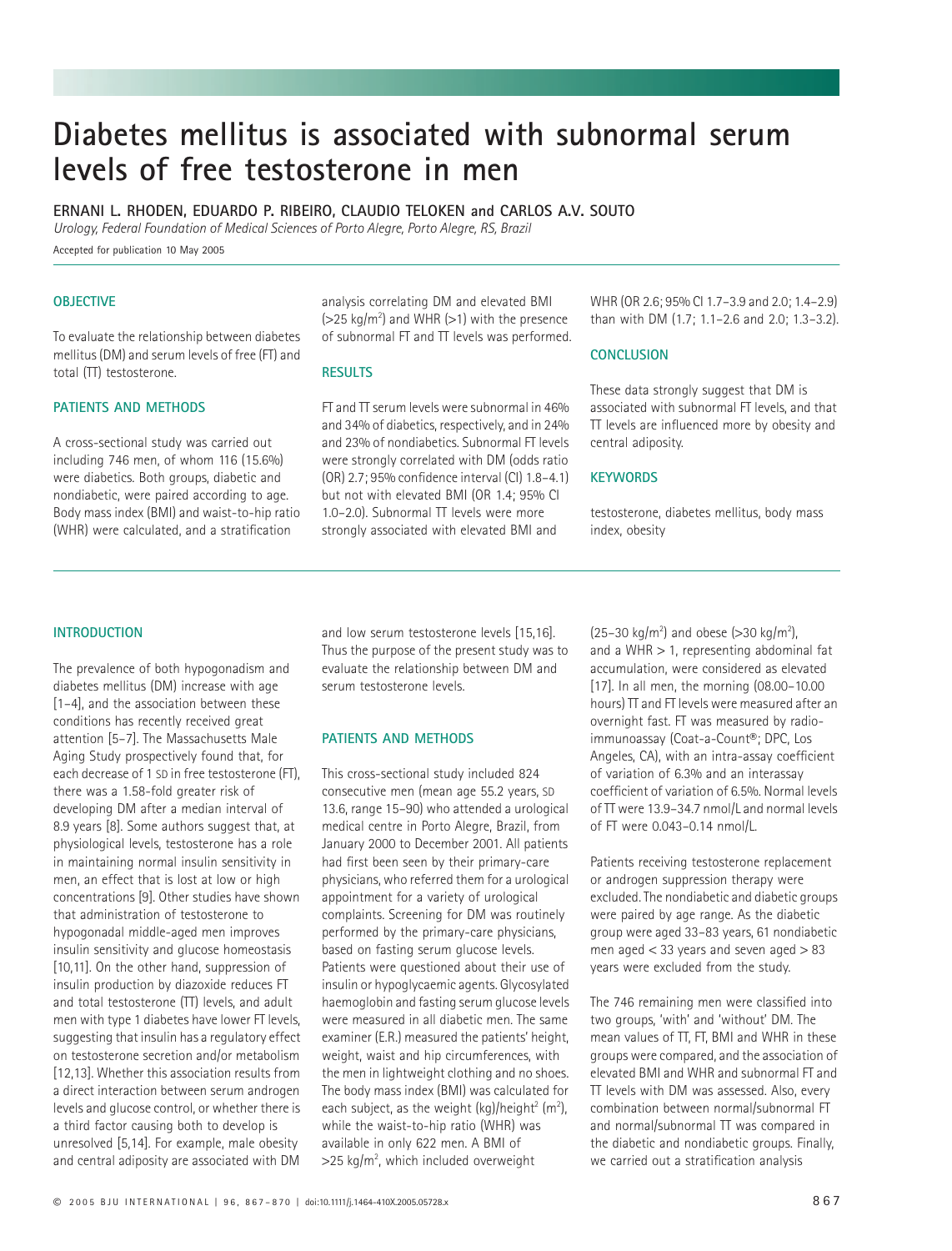# RHODEN *ET AL.*

correlating DM and elevated BMI and WHR with the presence of subnormal FT and TT levels. The results were assessed statistically using Student's *t*-test for continuous variables and the odds ratio (OR) with CI for categorical variables. For the stratified analysis, the Mantel-Haenszel (MH) estimator of the common OR and the chi-square for differentiating the OR by stratum were calculated. Statistical significance was defined as *P* < 0.05.

### **RESULTS**

In all, 746 men were analysed; the mean (SD) age was 57.3 (10.8) years, and 116 men (15.5%) had type 2 DM. The study included 594 Caucasian men (79.6%) and 152 African-Brazilian men (20.4%); 178 (23.9%) were cigarette smokers and 60 (8.0%) were heavy alcohol drinkers. Of the diabetic men, 83 (71.5%) were on oral hypoglycaemic agents, 13 (11.2%) on insulin use, and 20 (17.2%) were off treatment. The mean (SD, range) fasting serum glucose level was 206.3 (73.8, 70–417) mg/dL and the glycosylated haemoglobin level 9.6 (2.3, 4.9–18.8)%. The overall mean (SD, range) BMI was 27  $(4.3, 17.2 - 54.7)$  kg/m<sup>2</sup> and the WHR 1.0 (0.06, 0.8–1.5), while the FT and TT were 0.057 (0.02, 0.005–0.16) and 17.95 (5.98, 3.17–47.31) nmol/L, respectively (Table 1). FT levels were subnormal in 203 men (27.3%) and TT levels in 183 men (24.5%). BMI was elevated in 479 of 746 men (64.2%) and WHR in 285 of 621 men (45.8%).

Diabetic and nondiabetic men had similar mean ages (Table 2;  $P = 0.47$ ). The mean BMI and WHR of diabetic men were higher than in nondiabetics ( $P$  < 0.001), and the mean FT levels ( $P = 0.03$ ) and TT levels ( $P = 0.001$ ) were lower (Table 2).

FT levels of <0.043 nmol/L, TT levels of  $<$ 13.87 nmol/L, a BMI of >25 kg/m<sup>2</sup> and WHR of >1 were all significantly associated with DM when independently analysed (Table 3). FT and TT levels were subnormal in, respectively, 46% and 34% of diabetic men, and in 24% and 23% of nondiabetics. The OR (95% CI) for the various combinations of FT and TT in men with DM or not are also shown in Table 3.

The crude ORs of diabetic men having subnormal FT and TT levels are shown in Table 4, with the values when stratified by

| Variable             | Mean (SD, range)              | <b>TABLE 1</b>             |
|----------------------|-------------------------------|----------------------------|
| Total number         | 746                           | General characteristics of |
| Age, years           | 57.2 (10.8, 33-83)            | the study population       |
| FT, nmol/L           | $0.06$ $(0.02, 0.005 - 0.16)$ |                            |
| TT, nmol/L           | 17.95 (5.98, 3.17-47.31)      |                            |
| Height, cm           | 170 (10, 150-200)             |                            |
| Weight, kg           | 78.7 (13.8, 46.5-160)         |                            |
| BMI, $\text{kg/m}^2$ | 27 (4.3, 17.2-54.7)           |                            |
| Waist, cm            | 97.7 (11.4, 64-148)           |                            |
| Hip, cm              | $97.56$ (8.5, 63-127)         |                            |
| <b>WHR</b>           | $1(0.06, 0.8 - 1.5)$          |                            |

*TABLE 2 Laboratory and clinical variables stratified by the presence or not of DM in the study population. Values are given as mean (SD, range)*

| Variable             | DM present                    | DM absent                     | P       |
|----------------------|-------------------------------|-------------------------------|---------|
| $\overline{N}$       | 116                           | 630                           |         |
| Age, years           | $57.9$ (9.0, 33-83)           | $57.1(11.1, 33-83)$           | 0.46    |
| FT, nmol/L           | $0.05$ $(0.03, 0.007 - 0.16)$ | $0.06$ $(0.02, 0.005 - 0.16)$ | 0.03    |
| TT, nmol/L           | 16.32 (4.93, 3.17-31.57)      | 18.24 (6.11, 4.51-47.31)      | 0.001   |
| BMI, $\text{kg/m}^2$ | 28.7 (4.4, 19.2-40.8)         | 26.6 (4.3, 17.2-54.7)         | < 0.001 |
| WHR*                 | $1.03$ (0.07, 0.85-1.18)      | $0.99$ (0.06, 0.8-1.5)        | < 0.001 |

*\*WHR obtained from 108 men with DM and 514 without DM*

|                                         | DM present                  | DM absent  |                   | TABLE 3                               |  |  |  |
|-----------------------------------------|-----------------------------|------------|-------------------|---------------------------------------|--|--|--|
| Group                                   | N(9/0)                      | N(9/0)     | OR (95% CI)       | Frequency of subnormal FT             |  |  |  |
| Frequency of subnormal FT and TT levels | and TT levels, elevated BMI |            |                   |                                       |  |  |  |
| Total N                                 | 116                         | 630        |                   | and WHR in men with and               |  |  |  |
| $FT < 0.043$ nmol/L                     | 53(45.7)                    | 150 (23.8) | $2.7(1.8-4.1)$    | without DM and the                    |  |  |  |
| $\Pi$ < 13.87 nmol/L                    | 39(33.6)                    | 144 (22.9) | $1.7(1.1-2.6)$    | association of FT and TT              |  |  |  |
| $BMI > 25$ kg/m <sup>2</sup>            | 95(81.9)                    | 396 (62.9) | $2.7(1.6-4.4)$    | levels with DM                        |  |  |  |
| $WHR > 1*$                              | 78 (72.2)                   | 247(48.1)  | $2.8(1.8-4.4)$    |                                       |  |  |  |
| Association of FT and TT levels with DM |                             |            |                   |                                       |  |  |  |
| $FT^{\uparrow}TT^{\uparrow}$            | 24(20.7)                    | 71(11.3)   | $2.1(1.2-3.4)$    | $\downarrow$ , subnormal levels; *WHR |  |  |  |
| $FT\downarrow$ , normal TT              | 29(25)                      | 79 (12.5)  | $2.3(1.4-3.8)$    | obtained from 108 men                 |  |  |  |
| Normal FT, $\Pi\downarrow$              | 15(12.9)                    | 73 (11.6)  | $1.1$ $(0.6-2.1)$ | with DM and 514 without               |  |  |  |
| Normal FT and TT                        | 48 (41.4)                   | 407(64.6)  | $0.4(0.3-0.6)$    | <b>DM</b>                             |  |  |  |
|                                         |                             |            |                   |                                       |  |  |  |

BMI and adjusted using the MH. The chisquare *P* values for differentiating the OR by stratum (interaction) were 0.70 and 0.52, respectively. When only men with WHR measured were analysed, the crude ORs of diabetics having subnormal FT and TT levels were 3.0 (2.0–4.6) and 2.0 (1.3–3.2). Their OR adjusted for WHR (MH estimator of the common OR) were not significant for the interaction  $(P = 0.18$  and 0.59; Table 4).

Men with an elevated BMI and WHR had crude ORs for having subnormal FT levels as

shown in Table 4 (*P* interaction, 0.70 and 0.18). After MH adjustment for DM, the OR values remained similar. For subnormal TT levels, the crude ORs for an elevated BMI and WHR were not significantly different, and nor when MH-adjusted (*P* for interaction 0.52 and 0.59; Table 4).

## **DISCUSSION**

In the present study, men with DM had lower mean levels of FT and TT than nondiabetic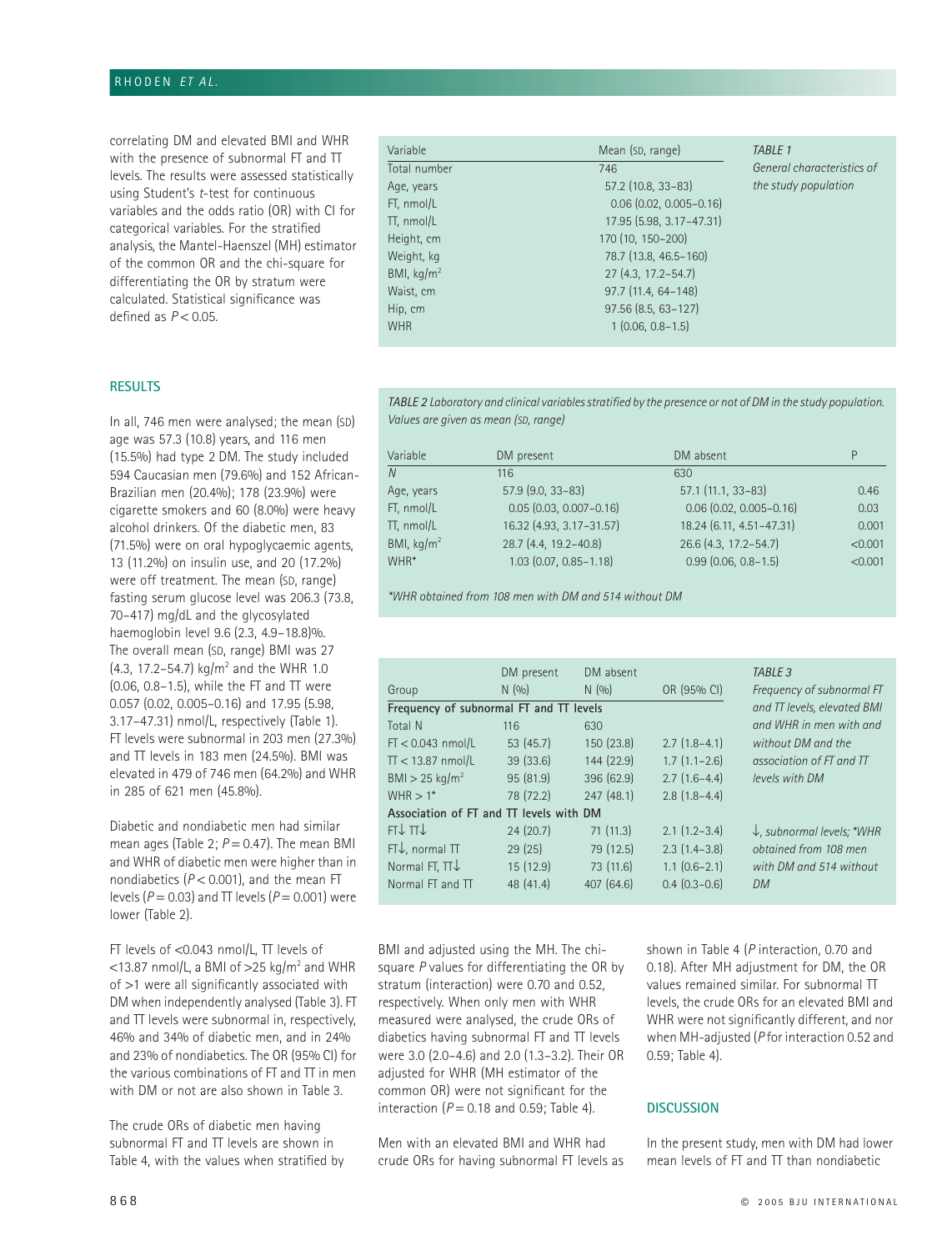*TABLE 4 Association of DM, BMI and WHR with subnormal FT and TT levels, stratified by BMI and WHR and by presence of DM*

|                                         | FT levels <0.043 nmol/L |                   | $\Pi$ levels <13.87 nmol/L |                   |
|-----------------------------------------|-------------------------|-------------------|----------------------------|-------------------|
| Group                                   | N                       | OR (95% CI)       | N                          | OR (95% CI)       |
| Stratified by BMI and WHR               |                         |                   |                            |                   |
| DM present (crude OR)                   | 53                      | $2.7(1.8-4.1)$    | 39                         | $1.7(1.1-2.6)$    |
| $BMI > 25$ kg/m <sup>2</sup>            | 45                      | $2.7(1.7-4.3)$    | 34                         | $1.4(0.9-2.2)$    |
| BMI $\leq$ 25 kg/m <sup>2</sup>         | 8                       | $2.2$ (0.9-5.6)   | 5                          | $2.0$ $(0.7-6.0)$ |
| Adjusted for BMI (MH)                   |                         | $2.6$ $(1.7-3.9)$ |                            | $1.5(1.0-2.3)$    |
| DM present* (crude OR)                  | 50                      | $3.0$ $(2.0-4.6)$ | 39                         | $2.0$ $(1.3-3.2)$ |
| WHR > 1                                 | 41                      | $3.4$ (2.0-5.7)   | 30                         | $1.6(1.0-2.8)$    |
| WHR $\leq$ 1                            | 9                       | $1.7(0.7-4.0)$    | 9                          | $2.2$ (0.9-5.0)   |
| Adjusted for WHR (MH)                   |                         | $2.8(1.8-4.3)$    |                            | $1.8(1.1-2.8)$    |
| Stratified by presence of DM            |                         |                   |                            |                   |
| $BMI > 25$ kg/m <sup>2</sup> (crude OR) | 144                     | $1.4(1.0-2.0)$    | 147                        | $2.6$ (1.7–3.9)   |
| DM present                              | 45                      | $1.5(0.6-3.9)$    | 34                         | $1.8$ $(0.6-5.3)$ |
| DM absent                               | 99                      | $1.2$ $(0.8-1.8)$ | 113                        | $2.6$ $(1.7-4.0)$ |
| Adjusted for DM (MH)                    |                         | $1.2$ $(0.9-1.8)$ |                            | $2.5(1.7-3.7)$    |
| $WHR > 1$ (crude OR)                    | 102                     | $1.7(1.2-2.5)$    | 98                         | $2.0$ $(1.4-2.9)$ |
| DM present                              | 41                      | $2.6$ $(1.1-6.4)$ | 30                         | $1.5(0.6-3.6)$    |
| DM absent                               | 61                      | $1.3(0.9-2.0)$    | 68                         | $1.9(1.3-2.9)$    |
| Adjusted for DM (MH)                    |                         | $1.5(1.0-2.2)$    |                            | $1.8(1.2 - 2.7)$  |

*MH, Mantel-Haenszel estimator of the common OR; \*of the 622 men with WHR measured.*

men, and higher mean BMI and WHR values. When the data were independently analysed, diabetic men had a higher risk of having subnormal levels of FT and TT than nondiabetic men. Diabetic men had a higher risk of having an elevated BMI and WHR. An important finding was that subnormal FT had a stronger correlation with DM than subnormal TT levels (OR 2.7 vs 1.7). Consistent with this, the combination of normal TT and subnormal FT levels was significantly associated with DM, while the combination of normal  $FT$  and subnormal  $TT$  levels was not.

A higher prevalence of subnormal TT levels and obesity in diabetic men has been reported by several authors [18–20], but there is still controversy about whether subnormal FT levels are associated with DM [21]. The low reported TT levels could be merely a manifestation of reduced sex-hormonebinding globulin (SHBG), as 58% of serum  $\Pi$ is bound to SHBG [21]. Andersson *et al.* [22] found an inverse correlation of DM with TT and SHBG levels, but not with FT levels. Haffner *et al.* [23] showed an inverse association of FT, TT and SHBG with insulin concentrations. Two longitudinal studies reported conflicting results [8,24]; in the Massachusetts Male Aging Study [8], low FT

and SHBG levels at baseline were both risk factors for DM, whereas in the Rancho Bernardo Study [24] low TT, but not bioavailable testosterone, was associated with future DM development.

Obesity is at the centre of these interrelated conditions, and has been implicated as a common factor for developing DM and low androgen levels. Obesity is also associated with lower SHBG concentrations, possibly as a consequence of the increased insulin levels in obese individuals [19,25]. Men with mild-tomoderate obesity often have low TT but normal FT concentrations, a condition explained at least in part by the lower SHBG concentrations [3,19]. Nevertheless, Dhindsa *et al.* [26] found a weak correlation between FT levels and BMI  $(r = -0.382; P < 0.01)$  in diabetic patients with a mean (SD) BMI of 33.4  $(0.8)$  kg/m<sup>2</sup>. Also, in very obese men there is a decrease in FT levels, resulting from the peripheral conversion of testosterone into oestrogens, which decreases the amplitude of LH pulses, promoting central inhibition of androgenic production [27]. Conversely, testosterone supplementation in obese individuals has been shown to increase lipolysis of abdominal fat, reducing body weight, body fat and WHR [11,28].

In the present study, the correlation between DM and subnormal FT levels was unchanged after adjusting for elevated BMI (OR 2.6) and WHR (OR 2.8), suggesting that obesity and central adiposity are unlikely to be important confounding factors of these associations. However, the lower correlation of DM with subnormal TT levels did not remain significant (OR 1.5, 1.0–2.3) after adjusting for BMI.

A second important finding was that elevated BMI and WHR were significantly associated with subnormal TT levels but not with subnormal FT levels after adjusting the OR for DM. Also, the correlation of subnormal TT levels with BMI and WHR was stronger than with DM.

One limitation of the present study was that FT levels were measured by radioimmunoassay, a method that has been criticized for its great variability [29]. Unfortunately, equilibrium dialysis, the method considered to be the 'gold standard' for measuring FT, was not available. SHBG and albumin levels also could not be determined, making it impossible to calculate the FT levels from TT levels. Nevertheless, the present report is unique in comparing FT levels in diabetic and nondiabetic men, correcting for obesity and central adiposity. Despite the limitations of radio-immunoassay for measuring FT, we consider that the main results of the present study are valid, considering that the presence of a nondiabetic control group has reduced associated biases.

In conclusion, this study suggests that subnormal FT levels and DM are directly associated, whereas TT levels appear to be more strongly related to obesity and central adiposity than to DM.

# **CONFLICT OF INTEREST**

None declared.

### **REFERENCES**

- 1 **Gapstur SM, Gann PH, Kopp P, Colangelo L, Longcope C, Liu K.** Serum androgen concentrations in young men: a longitudinal analysis of associations with age, obesity, and race. The CARDIA male hormone study. *Cancer Epidemiol Biomarkers Prev* 2002; **11**: 1041–7
- 2 **Feldman HA, Longcope C, Derby CA**  et al. Age trends in the level of serum